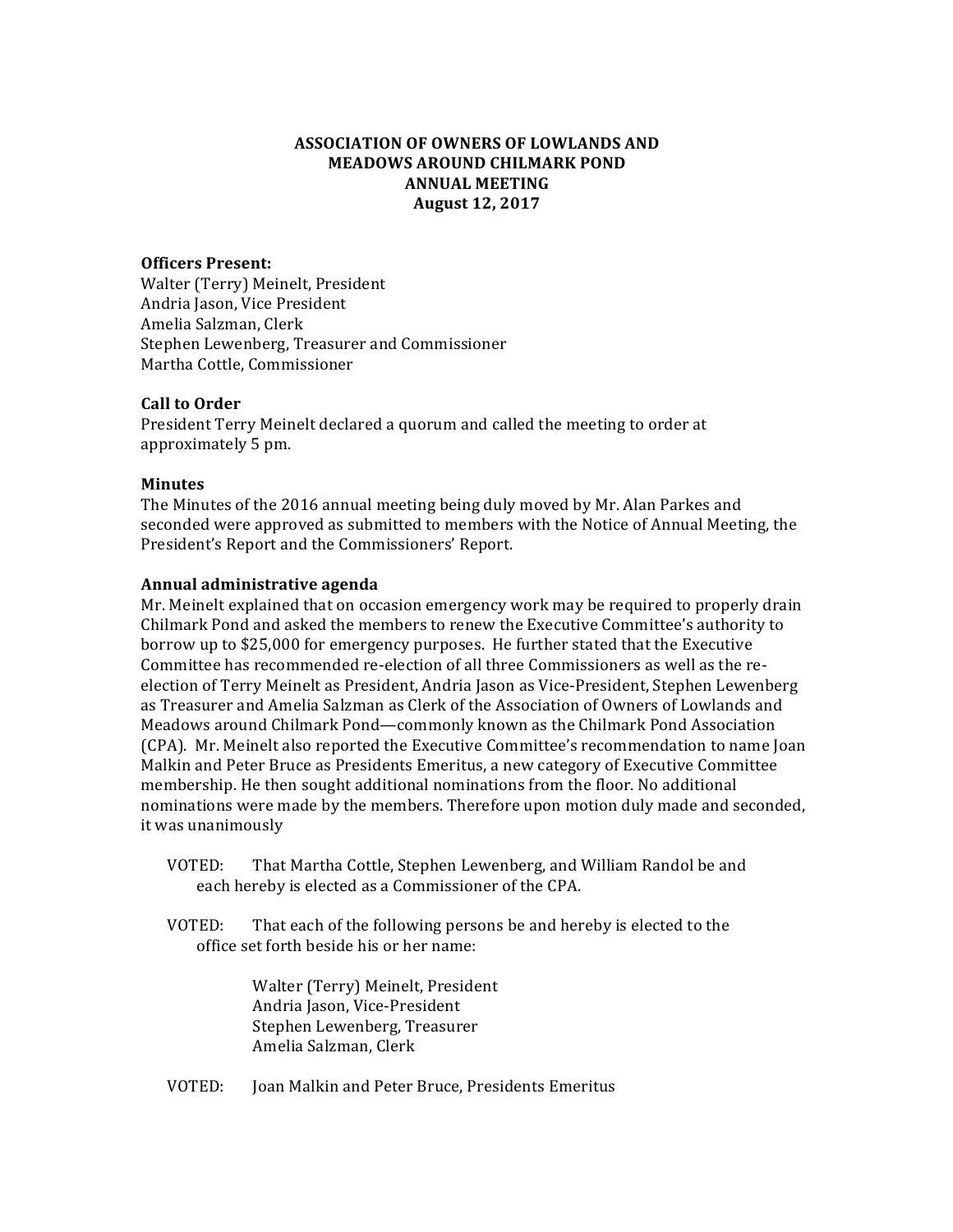**VOTED:** To authorize the Executive Committee to borrow up to \$25,000 for emergency purposes.

## **President's report (written report attached)**

Mr. Meinelt reported that there were three successful pond openings with good drainage between January and May 2017. During the winter, the CPA had planned to perform an "extended cut" that has been done in prior years to remove the sand that washes in from the ocean and creates shoals near the opening. This shoaling makes opening the cut less successful at draining Chilmark Pond. However, Mr. Meinelt received a call from the Chilmark Conservation Commission agent requesting that he call off the extended cut. which Mr. Meinelt did. There was some discussion about the difficulty of achieving proper pond drainage by opening only a narrow cut and about how other Great Ponds address this challenge.

Mr. Meinelt reported that the CPA continues to work with the MV Shellfish Group and also with the Edgartown Great Pond Foundation to learn more and to test water quality in Chilmark. He noted that the Commissioners coordinate with representatives of Biodiversity Works prior to opening the cut during protected bird nesting season.

Mr. Meinelt asked attendees to send Ms. Salzman information about people or organizations that should be included on our taxpayer list or that would like to receive information about the CPA.

Mr. Meinelt thanked Vice President Andria Jason for her great work updating the CPA website and invited everyone to visit the site.

## **Commissioners' Report**

Ms. Cottle reported on behalf of the Commissioners that there were three successful pond openings in 2017. These were January 12-February 3; March 17-April 4; and May 16-June 3. There were no fall openings in 2016. Prior to the May opening, Ms. Cottle coordinated with Biodiversity Works because it would occur during the nesting season for protected birds, and was advised that there were no nests near the cut. She reported further that the Commissioners had arranged for an extended cut to occur after the March opening, but stopped the work because of concerns raised by the Chilmark Conservation Commission.

In response to a question about what constitutes successful pond drainage, Ms. Cottle responded that a big drop of pond depth and exchange of pond and ocean water are characteristics of good drainage. All of the 2017 openings resulted in drops in depth of about 50 inches, which is a lot.

Ms. Cottle echoed Mr. Meinelt's concern about shoaling around the cut and noted that without extended cut work we may not be achieving successful drainage even though the Pond is staying open for a long time. She noted that Gilbert's Cove is filling in.

# **Treasurer's Report (written report attached)**

Mr. Lewenberg presented the Treasurer's Report. He noted that the CPA has approximately \$148,00 on hand and that 80 out of 115 taxpayers have paid their assessments. The only expense since June 2016 have related to sending out annual tax notices. The cost of opening the cut is less than the annual tax receipts, so we are building a solid cushion for an emergency. He asked for anyone who learns about land transfers to let us know so we can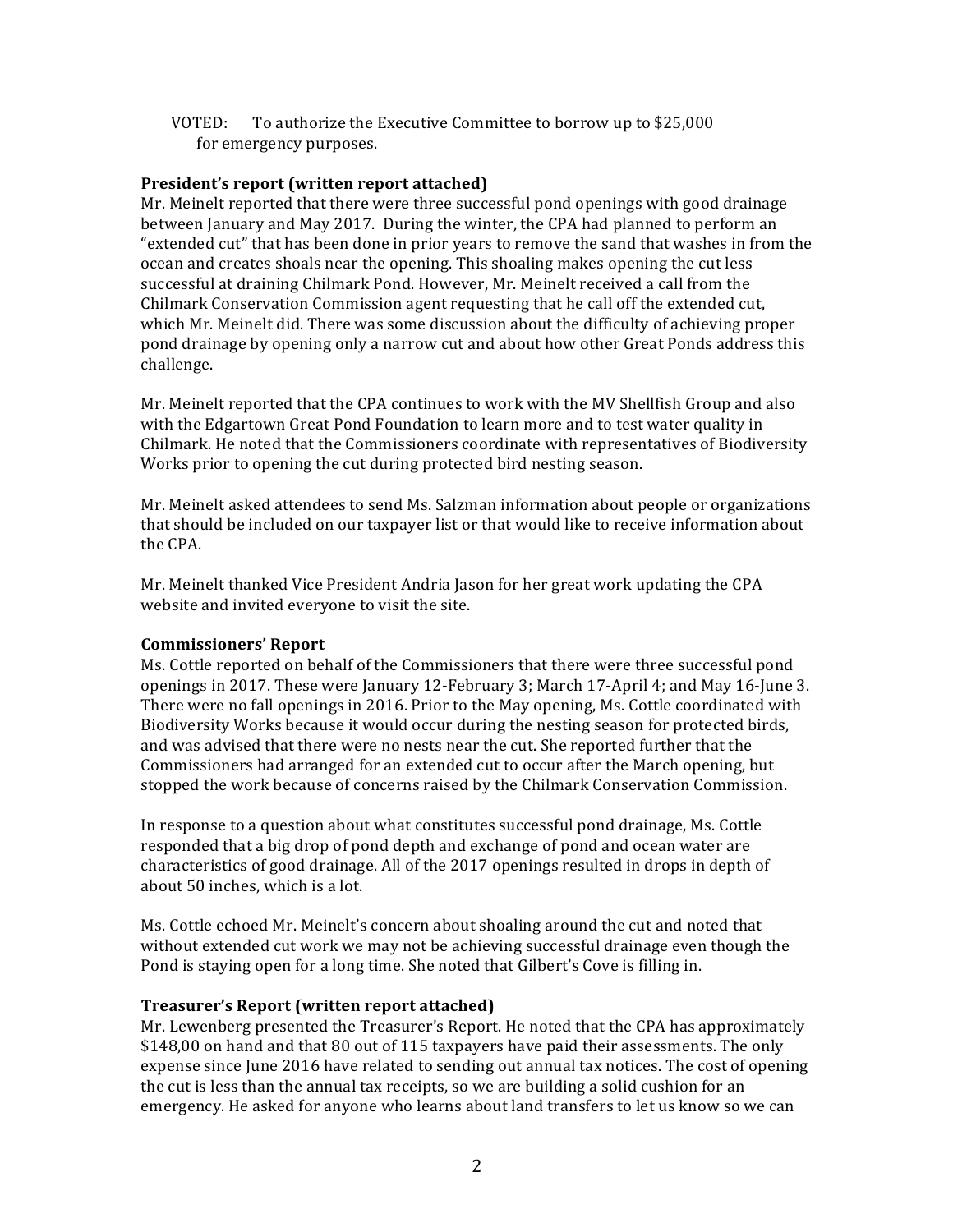update our tax roster. Many deeds are now held by trusts and this complicates tracking down the responsible taxpayers.

Mr. Lewenberg reported that his risk tolerance for investments is low and most of the CPA funds are in a nine-month CD. The CPA maintains both a checking and savings account at Martha's Vineyard Savings Bank and an investment account with Fidelity.

In response to a question about what happens when tax is not paid, Mr. Lewenberg replied that we try to track down the person and get them current. We have never brought an enforcement action though in his opinion having taxing authority technically means the CPA could bring an action against the property.

## **Other business**

Water quality testing: Ms. Dani Cleary, a Martha's Vineyard Fellow with the Edgartown Great Pond Foundation (GPF) gave a presentation about her water sampling project. In Chilmark Pond she is both field testing and sending samples to a lab for analysis of total suspended particles, temperature, depth, pH, dissolved oxygen, salinity, conductivity, and nutrients. In the Spring, Ms. Cleary took four samples (one in the upper Pond and 3 in the lower Pond) and noted that Chilmark Pond has more freshwater than Edgartown—that the upper pond is essentially freshwater. She will conduct more samples in August and October. Ms. Cleary is specifically interested in human impacts on the natural environment and asked for people who have information about historic shellfish in the Pond to contact her. She will likely publish her findings on the GPF website in November. According to Ms. Emily Reddington, director of Science for the GPF, one goal of the project is to bring GPF water sampling protocols to other Martha's Vineyard Great Ponds.

Chilmark Pond Foundation: Mr. Allan Holt gave a brief update on the effort to establish a Foundation to support the health of Chilmark Pond. They have been learning from representatives of the Edgartown Great Pond Foundation that was created by different legislation from the law that created the CPA. It is a  $501(c)(3)$  charitable organization and has an annual budget of about \$230,000/year, with a permanent staff. The town of Edgartown (not an organization like the CPA) arranges to dredge Edgartown Great Pond almost every year between November and March (due to protected birds primarily) and the GPF owns a dredger that they would rent out. Mr. Holt's group said it will be important to gather reliable baseline data on the Pond's water quality. Mr. Holt indicated that he hopes the Foundation for Chilmark Pond will take formal shape soon.

Photography exhibit of Chilmark Pond: Mr. John O'Keefe announced that the photography exhibit he is curating about Chilmark Pond will take place in the Chilmark Library starting on August  $19<sup>th</sup>$ . Mr. O'Keefe encourage all to visit the exhibit and to share maps and photographs with him at quenomica@aol.com

MV Shellfish Group: Ms. Emma Beach from the MV Shellfish Group provided an update of activities. They continue to work on EPA funded project to determine whether harvesting phragmites at certain times of the year might reduce nitrogen loading in the Pond but that it is very complex and difficult to accurately determine the acreage of phragmites (she said a drone would surely help). Ms. Beach noted that there are definitely oysters in the Pond, but they don't grow very big probably due to low salinity and that while it has proven very difficult to propagate ridged mussels (an inedible bivalve that can thus legally be grown